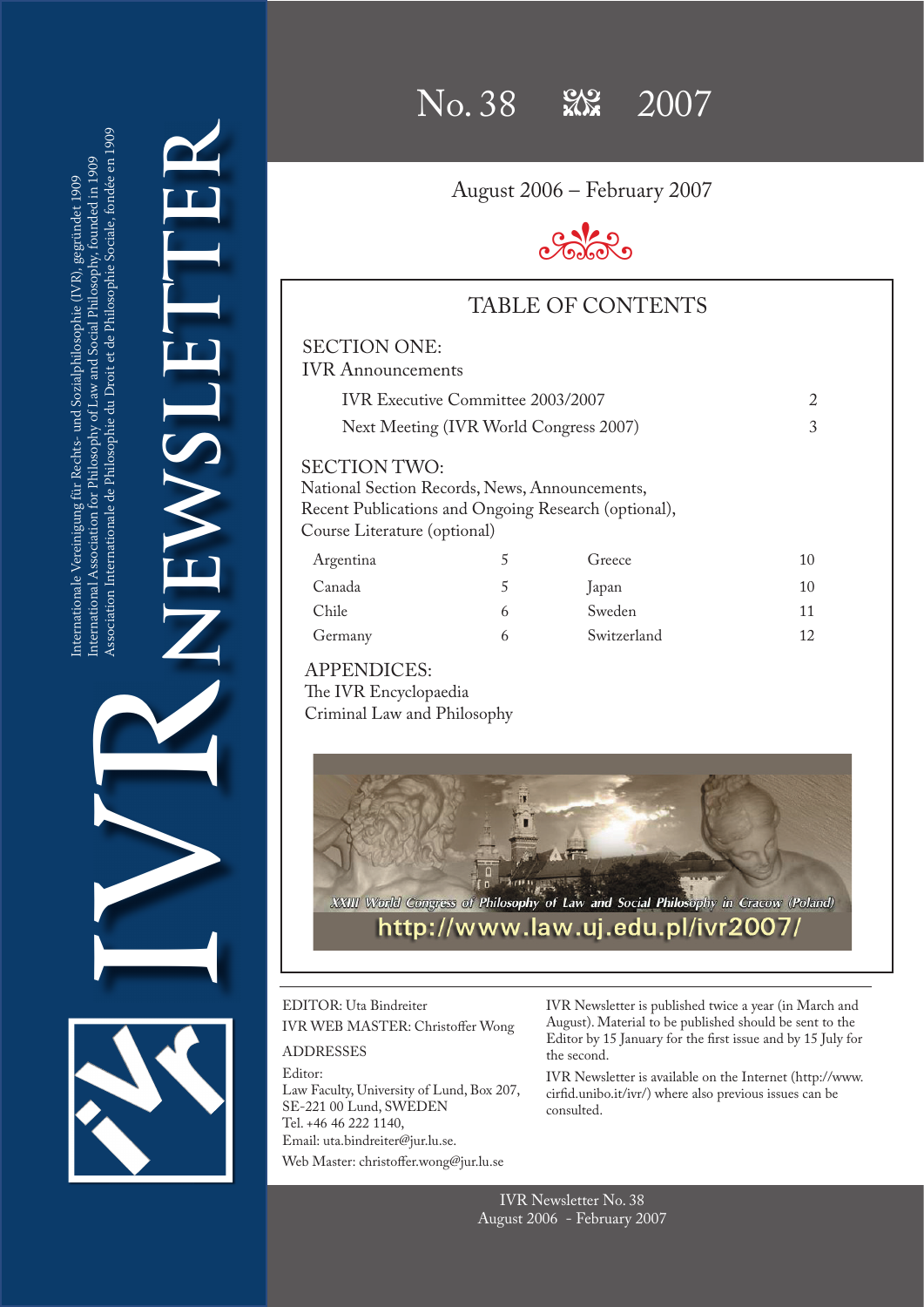# IVR Executive Committee 2003/2007

#### *President:*

Aleksander Peczenik† (Sweden)

#### *Vice-presidents:*

Manuel Atienza (Spain) Paolo Comanducci (Italy) Yasutomo Morigiwa (Japan) Marek Zirk-Sadowski (Poland)

#### *Honorary Presidents:*

Aulis Aarnio (Finland) Junichi Aomi (Japan) Norberto Bobbio† (Italy) Arthur Kaufmann† (Germany) Hermann Klenner (Germany) Enrico Pattaro (Italy) Miguel Reale† (Brazil) Carl Wellman (USA) Arthur F. Utz† (Switzerland)

#### *Other Members:*

Robert Alexy (Germany) Fernando Atria (Chile) Brenda Baker (Canada) Alexander Bröstl (Slovakia) Eugenio Bulygin (Argentina) Tom Campbell (Australia) Chongko Choi (Korea) Slim Laghmani (Tunisia) Burton Leiser (USA) Kevät Nousiainen (Finland) Sandra Marshall (United Kingdom) Rolando Tamayo y Salmorán (Mexico) Yan Thomas (France) Zhang Wenxian (China) Pauline Westerman (Netherlands)

*Secretary-General:* Christian Dahlman (Sweden)

## *Treasurer:*  Christoffer Wong (Sweden)

*Editor of the IVR Newsletter:*  Uta Bindreiter (Sweden)

#### *Address of IVR Authorities (2003-2007):*

#### IVR,

Lund University, Faculty of Law, Box 207, SE-221 00 Lund, Sweden. E-mail: christian.dahlman@jur.lu.se

#### *Personal Addresses:*

Secretary-General:

Christian Dahlman Lund University, Faculty of Law Box 207, SE-221 00 Lund, Sweden Tel. +46 (0)46 2221031 E-mail: christian.dahlman@jur.lu.se

#### Treasurer:

Christoffer Wong Lund University, Faculty of Law Box 207, SE-221 00 Lund, Sweden Tel. +46 (0)46 2221038 E-mail: christoffer.wong@jur.lu.se

Editor of the IVR Newsletter: Uta Bindreiter Lund University, Faculty of Law Box 207, SE-221 00 Lund, Sweden

Tel. +46 (0)46 2221140 E-mail: uta.bindreiter@jur.lu.se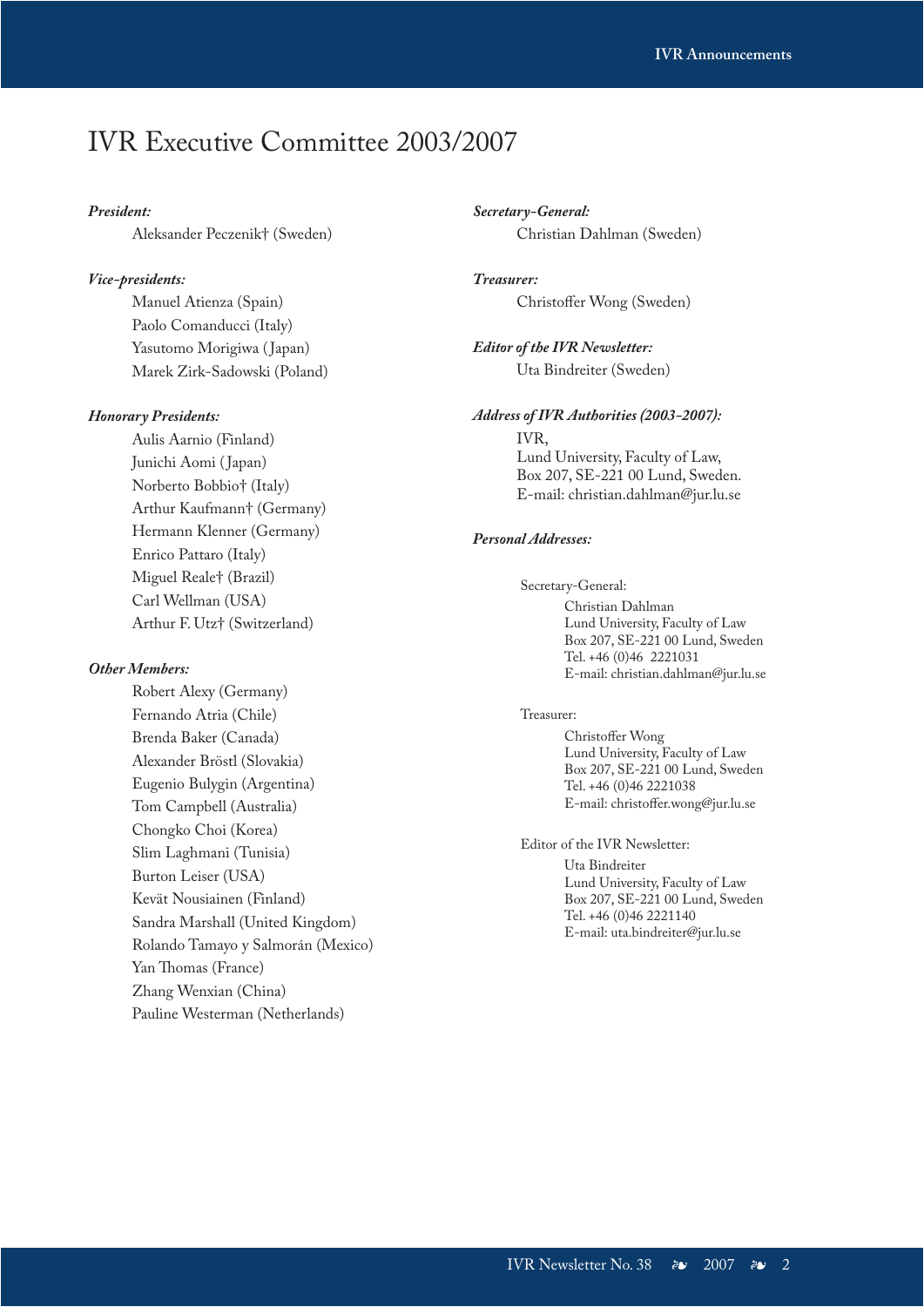

http://www.law.uj.edu.pl/ivr2007/

# *Law and Legal Cultures in the 21st Century: Diversity and Unity*

The main theme of the 23rd IVR Congress are differences and similarities between legal cultures. This theme is important both for theoretical and practical reasons. It is extremely interesting, especially nowadays - in the age of globalisation and terrorism - to try to examine how fundamental legal concepts are understood in different legal traditions. It may turn out that behind apparently significant diversities in understanding these concepts, some intuitions can be found that are common for all legal cultures. These theoretical issues have an evident practical dimension: without identifying these common intuitions, it seems hardly possible to attain a fruitful and genuine communication between representatives of different legal cultures.

This theme, though the main, is not the only one to be take up during the Congress: a number of workshops and working groups will be formed to provide appropriate grounds for discussion concerning almost all crucial topics in legal theory and social philosophy. A special workshop will be devoted to the works of the great Polish philosopher of law Leon Petrazycki (1867-1931).

The official language of the 23rd IVR Congress is English.

#### $X X X$

The 23rd Congress will take place in Cracow (Poland). Cracow is an old city (its roots go back up to 7th century) with an unique character and rich cultural heritage. Many different traditions, cultures and nations have been mixed here to create a rare combination of architecture, art and history.

- Cracow lies in the southern part of Poland on the Vistula River, 219 meters above sea level. Approximately 300 km (190 miles) North of Cracow there lies Warsaw, the capital of Poland, and 100 km (60 miles) South of it there are the Tatra Mountains, forming the southern border of the country. Its climate is temperate. During the Congress hot (above 20 degrees centigrade) and dry weather is expected.
- Since according to some cartographers Cracow is the geographical centre of Europe, it is quite easy to come to Cracow from different parts of the world.

The Cracow international airport at Balice – situated just 15 kilometres from the city centre – has direct flights to many foreign airports (e.g., Paris, London, Zurich, Frankfurt am Main, Vienna, Rome, Tel Aviv, New York, Chicago). The city is an important railway junction with a regular and reliable train network linking Cracow with other - Polish and foreign – cities. It is also very easy to come to Cracow by car (see travel information for further details).

- The city the capital of Poland from the 11th to 17th century - contains an imposing royal castle, built on the 'Wawel Hill' (the coronation and burial place of Polish kings), as well as many churches located all over it. Among its other - really numerous - attractions, a special place is occupied by the old Jewish district 'Kazimierz'. It is worth mentioning that only a few European cities have such a distinct medieval architectural layout as Cracow. Owing to its extraordinary accumulation of cultural wealth, the city was registered as one of the 12 sites on the UNESCO World Heritage List.
- Since immemorial times Cracow has been a city of culture, art and science. Nowadays, a number of universities are located in Cracow and many world famous representatives of Polish culture live here. It has over 800 thousand inhabitants and is ranked as the fourth industrial city in the country. It is therefore a place where the past really meets the present.
- Not far from the city there are some other places which are worth seeing, e.g.: Zakopane – 'the capital' of the Tatra Mountains, Oświęcim (Auschwitz) – the dreary monument of history, Wadowice – the place where John Paul II was born and lived, and the worldwide unique underground corridors of the 'Wieliczka' salt mine.

#### $X X X$

- The Congress will be held at the very center of Cracow at the Jagiellonian University. The university was founded in the 14th century and Nicolaus Copernicus and Karol Wojtyla (Pope John Paul II) are among its famous scholars.
- The university is old and equipped with a rich tradition but still innovative. It has many modern buildings and plenty of conference halls suitable for multimedia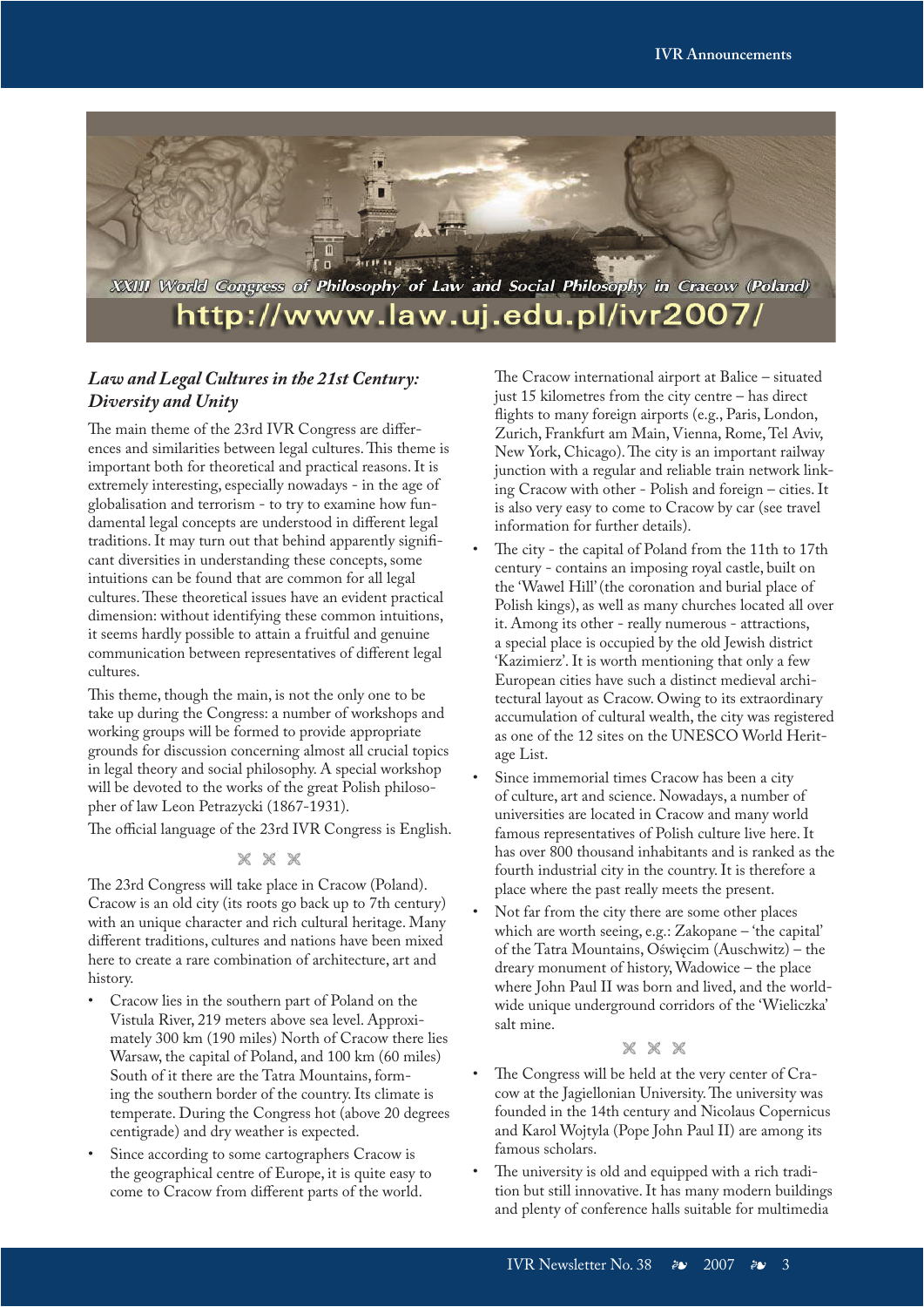presentations. The Congress' premises are located in the historical part of Cracow, on a relatively small area

The host of the Congress is the Chair of Legal Theory and Legal Philosophy of the Jagiellonian University. The Chair is a part of the Faculty of Law and Administration and employs 11 teachers. Its Director is Prof. dr. Jerzy Stelmach.

 $X$   $X$   $X$ 

There are plenty of hotels (of various categories) in a walking distance to the Congress. For young participants and for participants from weak currency countries there will be provided a limited number of cheap rooms in two guest houses of the University (which are also centrally located) and in students dormitories (which may be easily reached by bus or tramway).

# *Preliminary programme of 23rd IVR Congress*

*(please refer later for more details)*

#### **August 1, 2007 (Wednesday)**

Registration<br>20:00 Get Get Together Party

#### **August 2, 2007 (Thursday)**

| 09:00 | <b>Opening Ceremony</b>                          |
|-------|--------------------------------------------------|
| 09:30 | In memoriam Alexander Peczenik - Lecture         |
| 10.00 | Opening lecture and discussion                   |
| 11:15 | Coffee break                                     |
| 11.45 | Plenary lecture and discussion                   |
| 13:00 | Lunch                                            |
| 15:00 | Workshops and Working groups                     |
|       | $\sim$ $\sim$ $\sim$ $\sim$ $\sim$ $\sim$ $\sim$ |

#### **August 3, 2007 (Friday)**

| 09:00 Special session                |
|--------------------------------------|
| 11:00 Coffee break                   |
| 11.30 Plenary lecture and discussion |
| 13:00 Lunch                          |
| 15:00 Conference excursion           |
|                                      |

#### **August 4, 2007 (Saturday)**

- 09:00 Plenary lecture and discussion<br>10:10 Plenary lecture and discussion
- 10:10 Plenary lecture and discussion<br>11:15 Coffee break
- 11:15 Coffee break<br>11.45 Plenary lectu
- 11.45 Plenary lecture and discussion<br>13:00 Lunch
- 13:00 Lunch<br>15:00 Works
- Workshops and Working groups
- 20:00 Concert

#### **August 5, 2007 (Sunday)**

09:00 Special session<br>10:10 Plenary lecture

- 10:10 Plenary lecture and discussion<br>11:15 Coffee break
- 11:15 Coffee break<br>11.45 Plenary lectu
- 11.45 Plenary lecture and discussion<br>13:00 Lunch
- 
- 13:00 Lunch<br>15:00 Worksl 15:00 Workshops and Working Group<br>18.00 General Assembly of IVR
- 18.00 General Assembly of IVR<br>20:00 Concert
- **Concert**

#### **August 6, 2007 (Monday)**

- 09:00 Plenary lecture and discussion<br>10:10 Plenary lecture and discussion
- 10:10 Plenary lecture and discussion<br>11:15 Coffee break
- 11:15 Coffee break<br>11.45 Special Plena
- 11.45 Special Plenary Session: IVR Prize Winning Paper
- 13:00 Lunch<br>15:00 Works
- 15:00 Workshops and Working groups<br>20:00 Farewell Dinner
- Farewell Dinner

#### **August 7, 2007 (Tuesday)**

Departure

#### **List of Plenary Speakers:**

*Aulis Aarnio* – On Legal, Social and Cultural Identity

*Zenon Bankowski* – Bringing the Outside In: law, love and market institutions

*Seyla Benhabib* – The Philosophical Foundations and Dilemmas of Cosmopolitan Norms

*Susan Haack* – The Pluralistic Universe of Law

- *Takao Katsuragi*  Nationalism, Multiculturalism and the Concept of Law
- *Fred Schauer* Is There a Concept of Law?
- *Jan Sieckmann* The Concept of Autonomy
- *Mark Van Hoecke* Common Law *&* Civil Law: Opposite or Convergent Legal Cultures
- *Francesco Viola* Rule of Law and Legal Pluralism

*Jan Woleński* – Models of Legal Reasoning

*Special session: The Future of Legal Positivism* main speakers: *Eugenio Bulygin* and *Manuel Atienza*

*Special session: The Significance of Leon Petrażycki's Philosophy of Law* main speaker: *Krzysztof Motyka*

For details on special workshops, working groups etc. please turn to **http://www.law.uj.edu.pl/ivr2007/**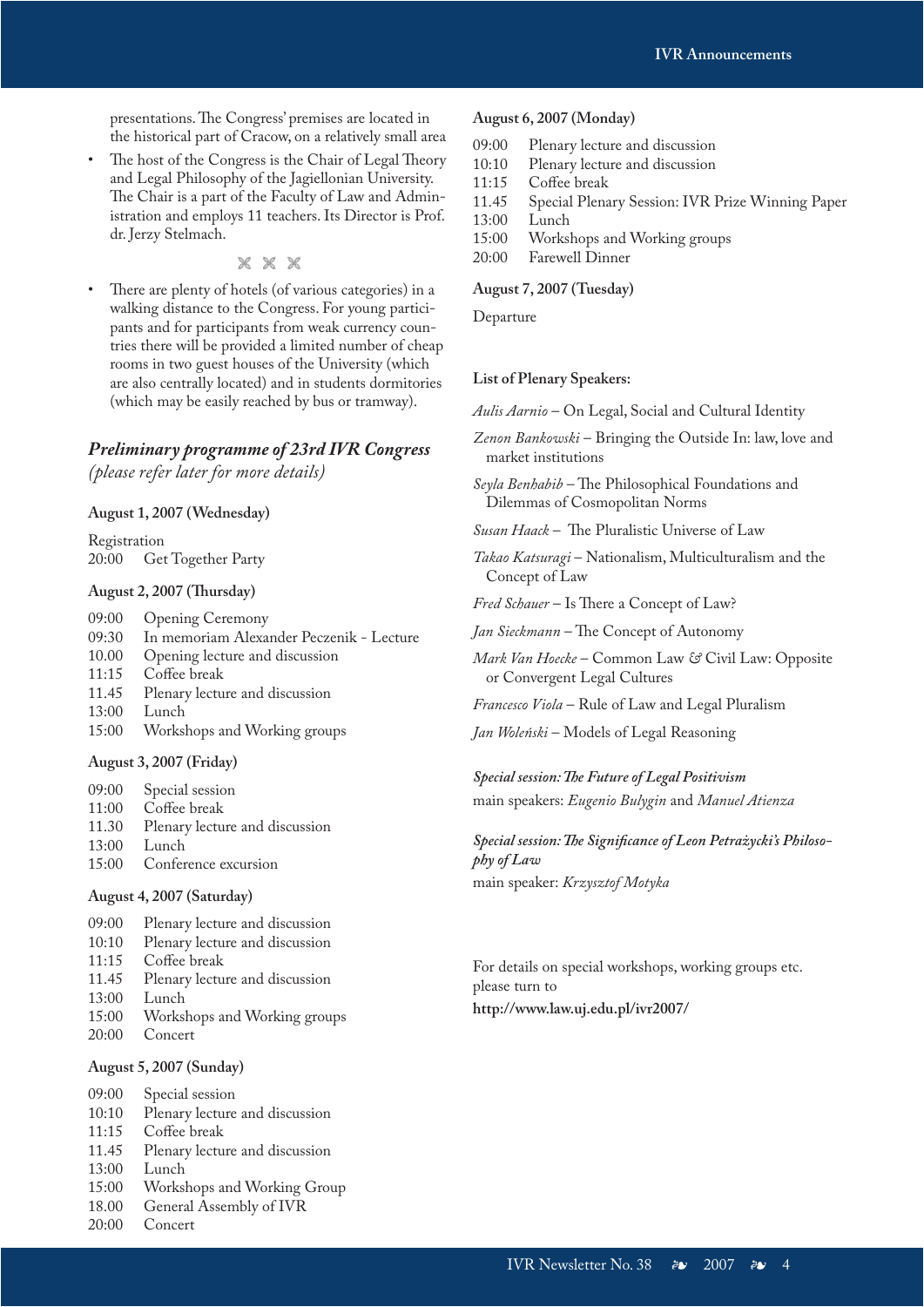# **ARGENTINA**

Asociación Argentina de Filosofía del Derecho

# **RECORDS**

| 98    | President:         | Rodolfo Vigo                |
|-------|--------------------|-----------------------------|
| ମ୍ବର  | Vice President:    | Eduardo Barbarosch          |
| ₩     | Secretary:         | Juan Cianciardo             |
| ₩     | Treasurer:         | Diego Duqelsky Gómez        |
| 98    | Other Members:     | Ariel Álvarez Gardiol       |
|       |                    | Eugenio Bulygin             |
|       |                    | Ricardo Caracciolo          |
|       |                    | Carlos Cárcova              |
|       |                    | Miguel Ángel Ciuro Caldani  |
|       |                    | Ricardo V. Guarinoni        |
|       |                    | Ricardo A. Guibourg         |
|       |                    | Pablo López Ruf             |
|       |                    | Carlos I. Massini Correas   |
|       |                    | Renato Rabbi-Baldi          |
|       |                    | Cahanillas                  |
|       |                    | Jorge Rodríguez             |
| ₩     | Board surrogates:  | José Rolando Chirico        |
|       |                    | Hugo Zuleta                 |
|       |                    | Santiago Legarre            |
|       |                    | Eduardo Barcesat            |
| ମ୍ମାଟ | Account reviewers: | Eloy Emiliano Suárez (titu- |
|       |                    | lary)                       |
|       |                    | Carlos M. Fernández         |
|       |                    |                             |

# **CANADA**

Canadian Section IVR (CS-IVR)



# **RECORDS**

| <sup>®</sup> President:    |
|----------------------------|
| <b>889</b> Vice President: |

j President: *Christopher Tucker*  $Marc$  Ramsay

# **CONTACT**

*Nathan Brett*, Dalhousie University E-mail: Nathan.Brett@dal.ca

# **RECENT PUBLICATION**

Susan Dimock, *Classic Readings and Cases in the Philosophy*  of Law (NY: Longman, 2007). The details are available from www.ablongman.com.

## **CONTACT**

*Prof. Juan Cianciardo* E-mail: jcianciardo@gmail.com

## **NEWS**

Sept. 15-17, 2006, the "XX Jornadas Argentinas de Filosofía Jurídica y Social" took place in the city of Sante Fe, Argentina.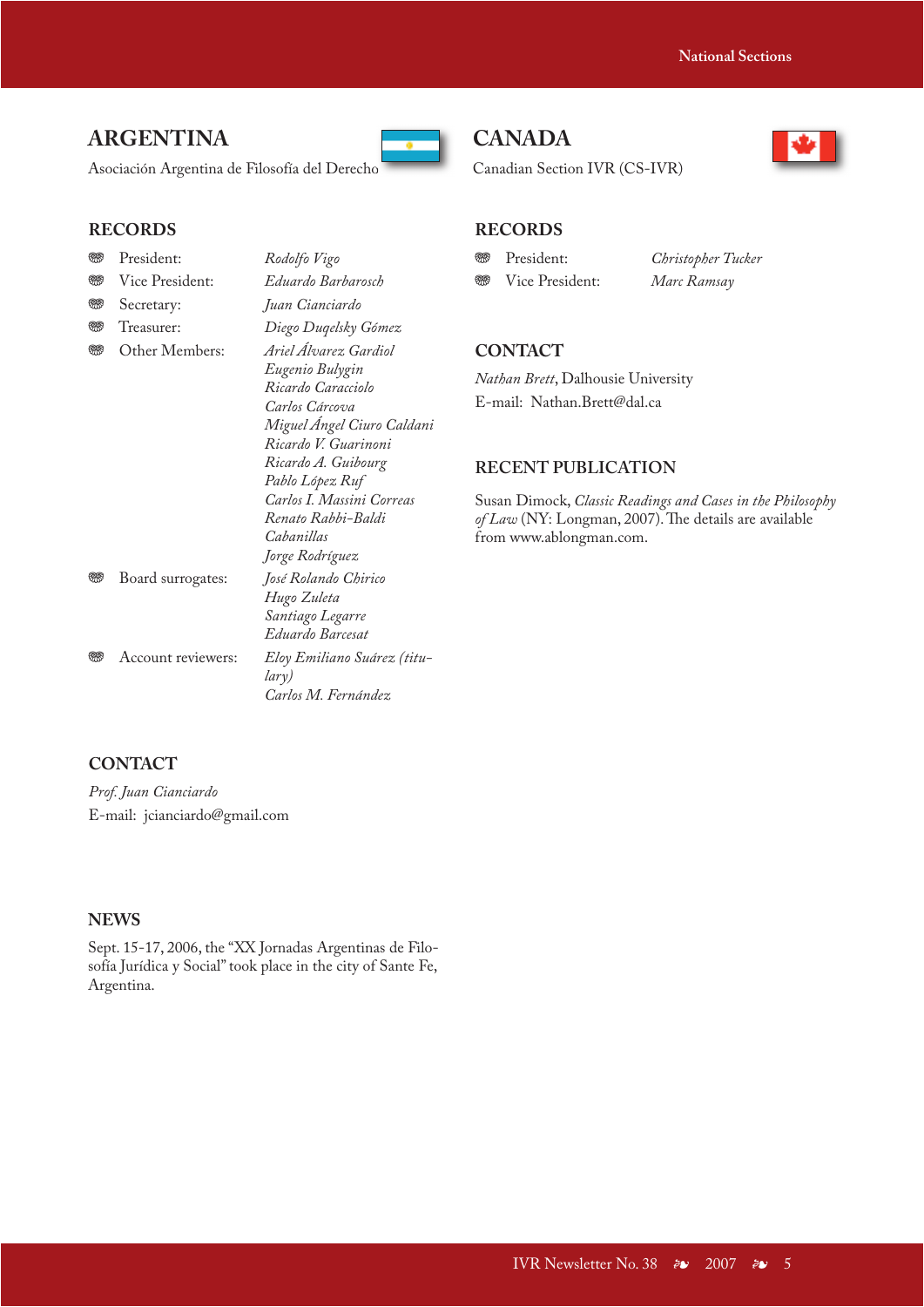# **CHILE**

Sociedad Chilena de Filosofia Jurídica y Social

#### **RECORDS**

j President: *Agustín Squella Narducci* Universidad de Valparaíso Casilla 3325, Correo 3, Valparaíso – Chile Fax: 50 71 43 E-mail: asquella@vtr.net

New Directory for the period 2005-2007:

Fernando Atria, Antonio Bascuñán V, Rodrigo Coloma, Jesús Escandón, Joaquín García Huidobro, Fernando Quintana, Pablo Ruiz Tagle, Agustín Squella, Aldo Valle. A. Squella was elected as President

## **CONTACT**

*Patricia Whittle* E-mail: pwhittle@presidencia.cl

#### **NEWS**

October 20-22, 2006, the Second Chilean and Argentinian Meeting in Philosophy of Law and Social Philosophy took place at Santiago (Chile), at the Universidad Diego Portales. The principal speakers were E. Bulygin, E. Garzón Valdés, M. Ciuro, R. Guibourg, J. Cianciardo, C. Massini, C. Cárcova, F. Quintana, F. Atria, J. Escandón, D. Accatino, A. Valle and N. Espejo. The papers of this meeting will be included in number 24 (2007) of "Anuario de Filosofía Jurídica y Social", Valparaíso (Chile). Number 23 of "Anuario de Filosofía Jurídica y Social" contains the papers of the First Argentinian and Chilean Meeting in Philosophy of Law and Social Philosophy (Buenos Aires, 2004). For a copy of this issue, please turn to asquella@vtr.net

#### **PUBLICATIONS**

Ediciones Jurídicas Olejnik published in 2006 the following books by *Manuel Manson*:

- La concepción de justicia de J. Rawls
- Justicia, derecho y sociedad
- Retórica, tópica y derecho
- Derecho y lógica formal

Editorial Jurídica de Chile published in 2006 a book by *Fernando Quintana*, on legal interpretation.

# **GERMANY**



IVR Internationale Vereinigung für Rechtsund Sozialphilosophie Sektion Deutschland

## **RECORDS**

Executive Board: j President: *Prof. Dr. Winfried Brugger* Universität Heidelberg, Juristisches Seminar Friedrich-Ebert-Anlage 6-10 D-69117 Heidelberg Phone: + 6221-547462 Fax: + 6221-547463 E-mail: bruggerw@jurs.uni-heidelberg.de Homepage: www.brugger.uni-hd.de j Vice-President and Treasurer: *PD Dr. Stephan Kirste* Address: see above Phone: + 6221-547464 Fax: + 6221-547463 E-mail: kirste@jurs.uni-heidelberg.de

Homepage: http://kirste.uni-hd.de

## **CONTACT**

*PD Dr. Stephan Kirste* (address: see above)

*Homepage:* www.rechtsphilosophie.de

#### **NEWS AND ANNOUNCEMENTS**

The next bi-annual conference of the German Section will take place at the end of September 2008 at the University of Tübingen, organized by Professor Kristian Kühl. The subject will be "Der Einfluß der Rechtsphilosophie auf die Rechtsdogmatik" ("The impact of legal philosophy on legal doctrine"). Please refer to *www.rechtsphilosophie.de* for further information.

The proceedings of the last bi-annual conference of the German Section, held in Sept. 2006 in Würzburg and organized by Horst Dreier and Eric Hilgendorf under the title of "Kulturelle Identität(en) als Grund und Grenze des Rechts" ("Cultural identities as foundation and limit of the law") will be published in one of the next ARSP-Beihefte.

#### *SUB-SECTIONS*

#### Subsection/Study Group on "History of Ideas of Legal Philoso*phy"*

The subsection was founded in 1998 in Heidelberg to improve the discussion of neglected aspects of the History of Ideas of Legal Philosophy. The next bi-annual conference on "Naturalismus und Demokratie – Spinozas 'Politischer Traktat' im Kontext seines politischen Systems" ("Natural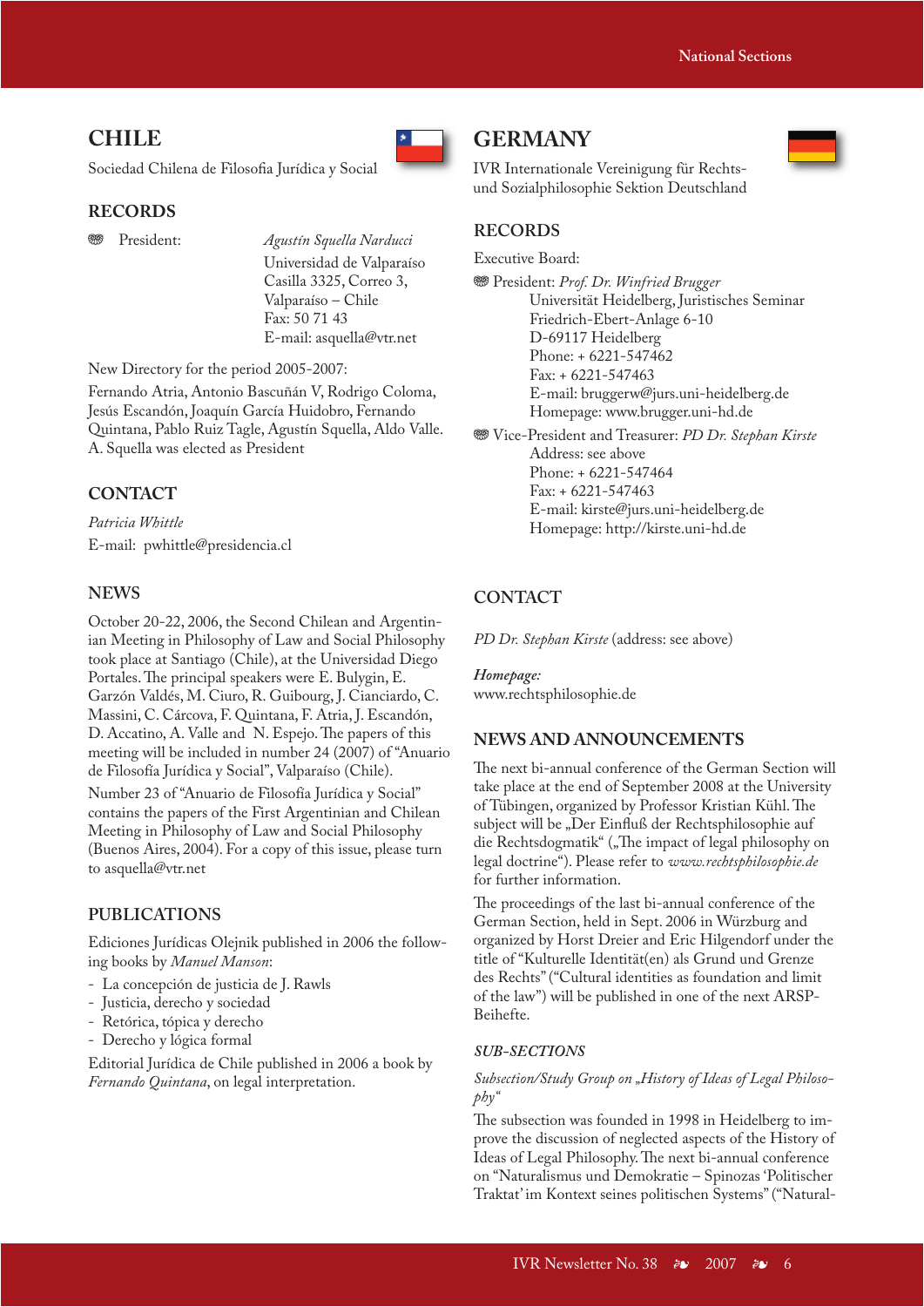ism and Democracy – Spinoza's 'Political Treatise' within the context of his political system"), from September 17th to 19th 2007, will be organized by Wolfgang Bartuschat (Hamburg), Stephan Kirste (Heidelberg) and Manfred Walther (Hannover). Scholars from other countries are welcome to participate. For further information see *www. rechtsphilosophie.de* or *www.arbeitskreis-ideengeschichte. uni-hd.de*.

The last conference on "Des Menschen Würde: (wieder)entdeckt oder erfunden im Humanismus der italienischen Renaissance" ("The dignity of the human being: (re)discovered or invented by Italian Renaissance Humanism") was organized by Rolf Gröschner ( Jena), Stephan Kirste (Heidelberg) and Oliver Lembcke ( Jena) in Sept. 2005. The results are being published by Franz Steiner Verlag.

#### *Junges Forum Rechtsphilosophie ( JFR)*

This initiative was founded in 1993 and holds annual conferences. The present speakers are: Dr. Jochen Bung (Frankfurt/Main) and Carsten Becker (Kiel). The 13th conference, on the topic of normativity, took place from 27th-28th Sept. 2006 in Würzburg, organized by Brian Valerius. The proceedings will be published together with those of the next conference as an ARSP-Beiheft.

The next conference, on the topic: "Rechtskritik" ("critique of law"), will be held in Frankfurt on March 29th and 30th 2007. The conference will be organized by Dr. Jochen Bung and Sasha Ziemann. Further information can be obtained under *http://www.rechtsphilosophie.de/ jungesforum*.

#### *ARSP*

ARSP managing editor Dr. Annette Brockmöller makes two announcements: First, the deadline for Young Scholars Award has been prolonged to March 31st 2007. You may find further details about the award in the ARSP or under *www.rechtsphilosophie.de*.

Second, Dr. Brockmöller has a new address for submitting manuscripts to the ARSP: Dr. Annette Brockmöller, Auf dem Lärchenberge 14 C, D-30161 Hannover, ++5141206463.

#### **RECENT PUBLICATIONS**

#### **Introductions to Legal Theory and Philosophy**

- *Baruzzi, Arno.* Rechtsphilosophie der Gegenwart. Darmstadt: Wissenschaftliche Buchgesellschaft 2006.
- *Braun, Johann.* Einführung in die Rechtsphilosophie: Der Gedanke des Rechts. Tübingen: Mohr Siebeck 2006.
- *Buckel, Sonja / Ralph Christensen / Andreas Fischer-Lescano (Hrsg.).* Neue Theorien des Rechts. Stuttgart: Lucius *&* Lucius UTB 2006.
- *Hoerster, Norbert.* Was ist Recht?: Grundfragen der Rechtsphilosophie. München: Beck C.H. 2006
- *Kunz, Karl-L. / Mona, Martino.* Rechtsphilosophie, Rechtstheorie, Rechtssoziologie: Eine Einführung in die theoretischen Grundlagen der Rechtswissenschaft. Stuttgart: Haupt. UTB 2006.
- *Nagel, Bernhard.* Recht und Gerechtigkeit im gesellschaftlichen Wandel: Ein Studien- und Lesebuch. Hamburg: Merus Verlag 2006.
- *Riesenhuber, Karl (Hrsg.).* Europäische Methodenlehre: Handbuch für Ausbildung und Praxis. Berlin/New York: De Gruyter 2006.
- *Schuhr, Jan C.* Rechtsdogmatik als Wissenschaft: Rechtliche Theorien und Modelle. Berlin: Duncker *&* Humblot 2006.
- *Stahl, Julius.* Die Philosophie des Rechts nach geschichtlicher Ansicht. Tübingen: Mohr Siebeck 2006.

#### **General Aspects**

- *Adachi, Hidehiko.* Die Radbruchsche Formel: Eine Untersuchung der Rechtsphilosophie Gustav Radbruchs. Baden-Baden: Nomos 2006.
- *Alexy, Robert (Hrsg.).* Integratives Verstehen: Zur Rechtsphilosophie Ralf Dreiers. Tübingen: Mohr Siebeck 2006.
- *Anderheiden, Michael.* Gemeinwohl in Republik und Union. Tübingen: Mohr Siebeck 2006.
- *Anderheiden, M. / Bürkli, Peter / Heinig, H. M. / Kirste, S. / Seelmann, K.* Paternalismus und Recht. In memoriam Angela Augustin (1968-2004). Tübingen: Mohr Siebeck 2006.
- *Arnauld, Andreas von.* Rechtssicherheit: Perspektivische Annäherungen an eine idée directrice des Rechts. Tübingen: Mohr Siebeck 2006.
- *Ávila, Humberto Bergmann.* Theorie der Rechtsprinzipien. Berlin: Duncker & Humblot 2006.
- *Depenheuer, Otto.* Selbstbehauptung des Rechtsstaates. Paderborn: Schöningh 2006.
- *Dieckmann, Hubertus-Emmanuel.* Überpositives Recht als Prüfungsmaßstab im Geltungsbereich des Grundgesetzes? Eine kritische Würdigung der Rezeption der Radbruchschen Formel und des Naturrechtsgedankens in der Rechtsprechung. Berlin: Duncker *&* Humblot 2006.
- *Doerfer, Achim.* Die Moral des Rechts: Zur Rechtsphilosophie Lon L. Fullers. Baden-Baden: Nomos 2006.
- *Eberl, Matthias.* Verfassung und Richterspruch: Rechtsphilosophische Grundlegungen zur Souveränität, Justiziabilität und Legitimität der Verfassungsgerichtsbarkeit. Berlin/New York: De Gruyter 2006.
- Elonheimo, Kalle. Das universale Recht bei Johannes Calvin: Mit besonderer Berücksichtigung seines Naturrechtverständnisses. Åbo (FIN): Åbo Akademi University Publications 2006.
- Grote, Stefan. Auf der Suche nach einem "dritten Weg": Die Rechtsphilosophie Arthur Kaufmanns. Baden-Baden: Nomos 2006.
- *Jestaedt, Matthias.* Das mag in der Theorie richtig sein...: Vom Nutzen der Rechtstheorie für die Rechtspraxis. Tübingen: Mohr Siebeck 2006.
- *Kersting, Wolfgang.* Gerechtigkeit und öffentliche Vernunft: Über John Rawls' politischen Liberalismus. Paderborn: Mentis 2006.
- *Klement, Jan Henrik.* Verantwortung: Funktion und Legitimation eines Begriffs im Öffentlichen Recht. Tübingen: Mohr Siebeck 2006.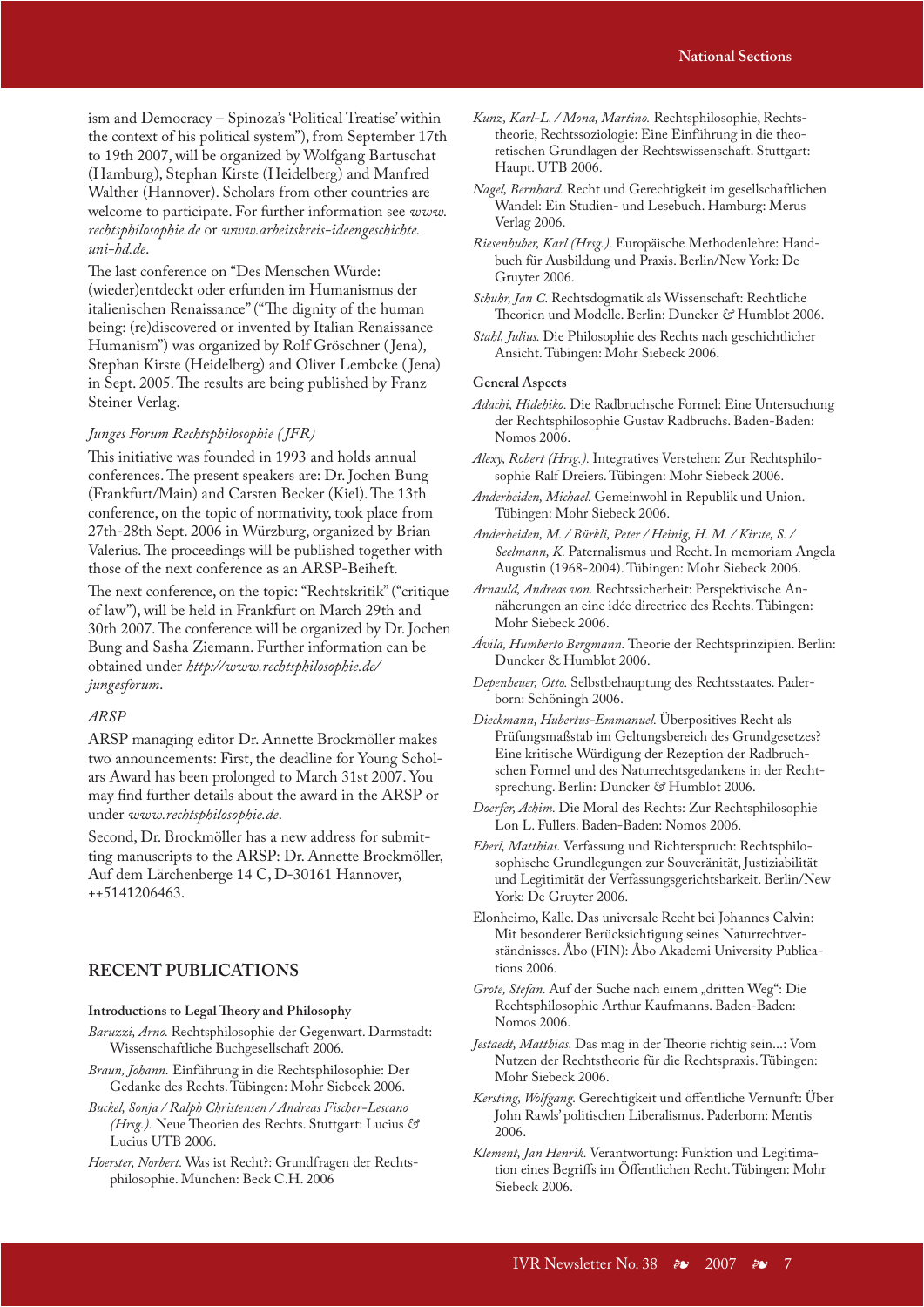*Klesczewski, Diethelm / Müller, Steffi / Neuhaus, Frank (Hrsg.).*  Kants Lehre vom richtigen Recht: Aufklärung der Menschheitsfragen der gegenwärtigen Jurisprudenz? Paderborn: Mentis 2006.

*Krähnke, Uwe.* Selbstbestimmung: Zur gesellschaftlichen Konstruktion einer normativen Leitidee. Weilerswist: Velbrück Wissenschaft 2006.

*Marauhn, Thilo / Heselhaus, Sebastian / Bruha, Thomas (Hrsg.).*  Legalität, Legitimität und Moral: Können Gerechtigkeitspostulate Kriege rechtfertigen? Tübingen: Mohr Siebeck 2006.

*Müller, Christian.* Wille und Gegenstand: Die idealistische Kritik der kantischen Besitzlehre. Berlin/New York: De Gruyter 2006.

*Petersen, Jens.* Wilhelm von Humboldts Ideen im Lichte der angloamerikanischen Rechtsphilosophie. Potsdam: Universitätsverlag Potsdam 2006.

*Römpp, Georg.* Kants Kritik der reinen Freiheit: Eine Erörterung der 'Metaphysik der Sitten'. Berlin: Duncker *&* Humblot 2006.

*Roth, Klaus.* Recht auf Widerstand?: Ideengeschichtliche und philosophische Perspektiven. Potsdam: Menschenrechtszentrum der Universität 2006.

*Rückert, Joachim.* 'Frei und sozial' als Rechtsprinzip. Tübingen: Mohr Siebeck 2006.

*Schinkowitz, Michael.* Carl Wellmans Theorie moralischer Rechte: Eine Analyse seines Begriffs eines moralischen Rechts. Berlin: Duncker *&* Humblot 2006.

*Somek, Alexander.* Rechtliches Wissen. Frankfurt (Main): Suhrkamp 2006.

*Wallerarth, Maximilian (Hrsg.).* Fiat iustitia, Recht als Aufgabe der Vernunft: Festschrift für Peter Krause zum 70. Geburtstag. Berlin: Duncker & Humblot 2006.

*Wenger, David R.* Negative Jurisprudenz: Rechtsverwirklichung als dialektischer Prozess zwischen Freiheit und Form. Baden-Baden: Nomos 2006.

#### **State and Constitution**

*Bredt, Stephan.* Die demokratische Legitimation unabhängiger Institutionen: Vom funktionalen zum politikfeldbezogenen Demokratieprinzip. Tübingen: Mohr Siebeck 2006

*Maier, Christoph.* Gewaltenteilung bei Aristoteles und in der Verfassung Athens: Keine freiheitliche Demokratie ohne multipolare Institutionenordnung. Berlin: BWW Berliner Wissenschaftsverlag 2006

*Duso, Giuseppe.* Die moderne politische Repräsentation: Entstehung und Krise des Begriffs. Übersetzung aus dem Italienischen von Peter Paschke. Berlin: Duncker *&* Humblot 2006

*Enders, Christoph / Masing, Johannes (Hrsg.).* Freiheit des Subjekts und Organisation von Herrschaft: Symposium zu Ehren von Ernst-Wolfgang Böckenförde anläßlich seines 75. Geburtstages (23. und 24. September 2005). Berlin: Duncker *&* Humblot 2006

*Karpen, Ulrich.* Gesetzgebungslehre - neu evaluiert. Baden-Baden: Nomos 2006

*Keil, Rainer.* Kants Demokratieverständnis und Ausländerwahlrechte heute: eine Untersuchung demokratietheoretischer Aspekte der philosophischen Rechtslehre Immanuel Kants und der Möglichkeit der Rekonstruktion von Argumenten zur Frage der verfassungsrechtlichen Zulässigkeit von Wahlrechten für Menschen ohne deutsche Staatsangehörigkeit oder Statuszugehörigkeit in ihrem Lichte. Baden-Baden: Nomos 2006

*Klein, Eckart.* Staat und Zeit. Paderborn: Schöningh 2006

*Ladeur, Karl-Heinz.* Der Staat gegen die Gesellschaft: Zur Verteidigung der Rationalität der "Privatrechtsgesellschaft". Tübingen: Mohr Siebeck 2006

*Nass, Elmar.* Der humangerechte Sozialstaat: Ein sozialethischer Entwurf zur Symbiose aus ökonomischer Effizienz und sozialer Gerechtigkeit. Tübingen: Mohr Siebeck 2006

*Riklin, Alois.* Machtteilung: Geschichte der Mischverfassung. Darmstadt: Wissenschaftliche Buchgesellschaft 2006

*Schachtschneider, Karl Albrecht.* Prinzipien des Rechtsstaates. Berlin: Duncker *&* Humblot 2006

*Truhlar, Dalibor.* Demokratismus: Philosophie der demokratischen Weltanschauung. Frankfurt (Main): Peter Lang 2006

*Wehner, Burkhard.* Von der Demokratie zur Neokratie: Evolution des Staates – (R)Evolution des Denkens. Hamburg: Merus Verlag 2006

*Weiss, János.* Die Konstitution des Staates: Zu einer staatstheoretischen Reformulierung der kritischen Theorie. Frankfurt (Main): Peter Lang

#### **Individual, legal persons, individual rights**

*Damm, Sven Mirko.* Menschenwürde, Freiheit, komplexe Gleichheit: Dimensionen grundrechtlichen Gleichheitsschutzes: der Gleichheitssatz im Europäischen Gemeinschaftsrecht sowie im deutschen und US-amerikanischen Verfassungsrecht. Berlin: Duncker *&* Humblot 2006.

*Nusser, Karl-Heinz.* Menschenrechte und Leistungsgerechtigkeit: Philosophische Lehren in den Zeiten der Globalisierung. Hamburg: merus verlag. Im Erscheinen 2007.

*Rosenberger, Michael.* Determinismus und Freiheit: Das Subjekt als Teilnehmer. Darmstadt: Wissenschaftliche Buchgesellschaft 2006.

*Schmidinger, Heinrich / Sedmak, Clemens (Hrsg.).* Topologien des Menschlichen. Darmstadt: Wissenschaftliche Buchgesellschaft.. Band 3: Der Mensch - ein "zôon politikón"? Gemeinschaft – Öffentlichkeit – Macht. 2006. Band 4: Der Mensch – ein "animal symbolicum"? Sprache – Dialog – Ritual. Im Erscheinen 2007.

*Stephanians, Markus S.* Individuelle Rechte. Paderborn: mentis-Verlag. Im Erscheinen 2007.

*Taureck, Bernhard H.F.* Die Menschenwürde im Zeitalter ihrer Abschaffung: Eine Streitschrift. Hamburg: Merus Verlag 2006.

*Tiedemann, Paul.* Was ist Menschenwürde? eine Einführung. Darmstadt: Wissenschaftliche Buchgesellschaft 2006

*Yang, Chun-Soo.* Konzeption einer intersubjektiven Rechtsgutslehre: Teilnehmerrolle als ein diskurstheoretischer Rechtsgutsbegriff. Frankfurt (Main), Univ., Diss. 2006.

#### **Law and Language**

*Bauer, Hans-Joachim.* Das Gerechte und das Schöne - Gerechtigkeit und Recht in Schillers Denken und Dichten. Berlin: BWW – Berliner Wissenschaftsverlag 2006.

*Meyer, Martin F. (Hrsg.).* Zur Geschichte des Dialogs: Philosophische Positionen von Sokrates bis Habermas. Darmstadt: Wissenschaftliche Buchgesellschaft 2006.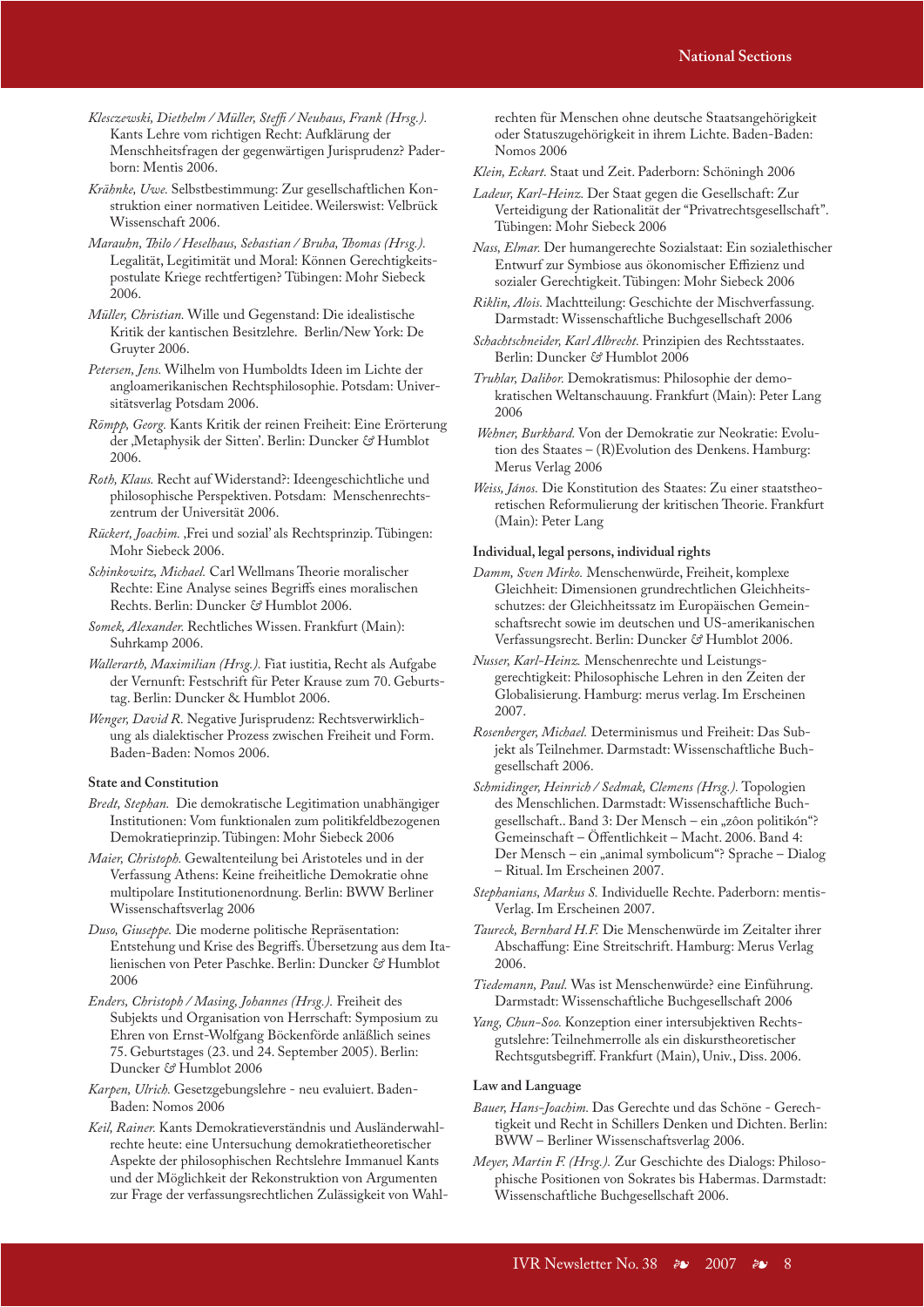- *Reichman, Ronen.* Abduktives Denken und talmudische Argumentation: Eine rechtstheoretische Annäherung an eine zentrale Interpretationsfigur im babylonischen Talmud. Tübingen: Mohr Siebeck 2006
- *Saar, Stefan Chr.* Recht und Rechtskritik in Gottfried Kellers 'Martin Salander'. Baden-Baden: Nomos 2006
- *Schauer, Christian.* Aufforderung zum Spiel: Foucault und das Recht. Köln: Böhlau 2006
- *Taureck, Bernhard H.F.* Zwischen den Bildern: Metaphernkritische Essays über Liberalismus und Revolution. Hamburg: Merus Verlag 2006

#### **Law and Culture**

- *Baer, Susanne.* "Der Bürger" im Verwaltungsrecht: Subjektkonstruktion durch Leitbilder vom Staat. Tübingen: Mohr Siebeck 2006.
- *Bock, Wolfgang (Hrsg.).* Gesetz und Gesetzlichkeit in den Wissenschaften. Darmstadt: Wissenschaftliche Buchgesellschaft 2006.
- *Fischer, Elke.* Sozialwissenschaftliche Theoriebildung und das Problem der Mediation. Frankfurt am Main: Lang 2006.
- *Foljanty, Lena.* Feministische Rechtswissenschaft: ein Studienbuch. Baden-Baden: Nomos 2006.
- *Losch, Bernhard.* Kulturfaktor Recht: Grundwerte Leitbilder – Normen. Stuttgart: Böhlau UTB 2006.
- *Nutzinger, Hans G. (Hrsg.).* Gerechtigkeit in der Wirtschaft – Quadratur des Kreises? Paderborn: Metropolis 2006.
- *Sommermann, Karl-Peter / Huster, Stefan / Schulte, Martin / Ruffert, Matthias / et al.* Kultur und Wissenschaft. Kultur im Verfassungsstaat. Grund und Grenzen der Wissenschaftsfreiheit. Die Universität im Zeichen von Ökonomisierung und Internationalisierung. Sprache als Kultur- und Rechtsgut ; Berichte und Diskussionen auf der Tagung der Vereinigung der Deutschen Staatsrechtslehrer in Frankfurt am Main vom 5. bis 8. Oktober 2005. Berlin/New York: De Gruyter 2006.
- *Stier, Anna Babette.* "Richtiges Recht" zwischen Entwicklungsund Kulturgedanken: Prinzipien der Rechtsgestaltung in der Rechtstheorie um 1900. Berlin: Duncker *&* Humblot 2006.
- *Ulrich, Silvia / Schnedl, Gerhard / Pirstner-Ebner, Renate (Hrsg.).*  Funktionen des Rechts in der pluralistischen. Wissensgesellschaft: Festschrift für Christian Brünner zum 65. Geburtstag. Wien: Böhlau 2006.

#### **Criminal Law**

- *Bastelberger, Marcus.* Die Legitimität des Strafrechts und der moralische Staat: utilitaristische und retributivistische Strafrechtsbegründung und die rechtliche Verfassung der Freiheit. Frankfurt am Main: Lang 2006.
- *Hirsch, Andrew.* Mediating principles: Begrenzungsprinzipien bei der Strafbegründung. Baden-Baden: Nomos 2006.
- *Lenzen, Wolfgang (Hrsg.).* Ist Folter erlaubt?: Juristische und philosophische Aspekte. Paderborn: Mentis 2006.
- *Merle, Jean-Christophe.* Strafen aus Respekt vor der Menschheit im Verbrecher: Eine Kritik am Retributivismus aus der Perspektive des deutschen Idealismus. Berlin/New York: De Gruyter. Im Erscheinen 2007.
- *Sarhan, Amr.* Wiedergutmachung zugunsten des Opfers im Lichte strafrechtlicher Trennungsdogmatik: Plädoyer für eine opferorientierte Neuausrichtung des Strafgrundes. Berlin: BWW – Berliner Wissenschaftsverlag 2006.
- *Trapp, Rainer.* Folter oder selbstverschuldete Rettungsbefragung. Paderborn: Mentis Verlag 2006.
- *Vest, Hans.* Gerechtigkeit für Humanitätsverbrechen?: Nationale Strafverfolgung von staatlichen Systemverbrechen mit Hilfe der Radbruchschen Formel. Tübingen: Mohr Siebeck 2006.
- *Walde, Bettina.* Willensfreiheit und Hirnforschung: Das Freiheitsmodell des epistemischen Libertarismus. Paderborn: Mentis 2006.

#### **Bioethics, ethics of law**

- *Bahr, Petra / Heinig, Hans M.* Menschenwürde in der säkularen Verfassungsordnung: Rechtswissenschaftliche und theologische Perspektiven. Tübingen: Mohr Siebeck 2006.
- *Berg, Michael.* Lebensbeendende Behandlungsbegrenzungen bei Wachkomapatienten – "passiver Suizid" im Spannungsfeld von pflegerischem Berufsethos und Selbstbestimmungsrecht des Patienten am Beispiel des "Kiefersfeldener-Falles". Bochum: Zentrum für Med. Ethik (ZME), Ruhr Univ. Bochum 2006.
- *Brune, Guido.* Menschenrechte und Menschenrechtsethos: zur Debatte um eine Ergänzung der Menschenrechte durch Menschenpflichten. Stuttgart: Kohlhammer 2006
- *Clausen, Jens.* Biotechnische Innovationen verantworten: Das Beispiel Klonen. Darmstadt: Wissenschaftliche Buchgesellschaft 2006.
- *Gelhaus, Petra.* Gentherapie und Weltanschauung: Ein Überblick über die gen-ethische Diskussion Forschung. Darmstadt: Wissenschaftliche Buchgesellschaft 2006.
- *Gruber, Malte-Christian.* Rechtsschutz für nichtmenschliches Leben: Der moralische Status des Lebendigen und seine Implementierung in Tierschutz-, Naturschutz- und Umweltrecht. Baden-Baden: Nomos 2006.
- *Hoffmann, Thomas S. / Schweidler, Walter.* Normkultur versus Nutzenkultur: Über kulturelle Kontexte von Bioethik und Biorecht. Berlin / New York: De Gruyter 2006.
- *Maitra, Dilip David.* Regeln und Prinzipien: Zur Soziologie juristischer Argumentation am Beispiel persönlichkeitsrechtlicher Normbildung im Bereich der Genanalyse. Berlin: Duncker *&* Humblot 2006.
- *Retzko, Kerstin Karoline.* Prädiktive Medizin versus ein (Grund)Recht auf Nichtwissen. Aachen: Shaker 2006.
- *Schöne-Seifert, Bettina / Ach, Johann S. / Buyx, Alena M. (Hrsg.).* Gerecht behandelt?: Rationierung und Priorisierung im Gesundheitswesen. Paderborn: Mentis 2006.
- *Schumann, Eva.* Dignitas voluntas vita: Überlegungen zur Sterbehilfe aus rechtshistorischer, interdisziplinärer und rechtsvergleichender Sicht; Göttinger Antrittsvorlesung im Januar 2006. Göttingen: Universitätsverlag 2006.
- *Sörensen, Marc.* Krankheit und Gerechtigkeit. Frankfurt am Main: Lang 2006.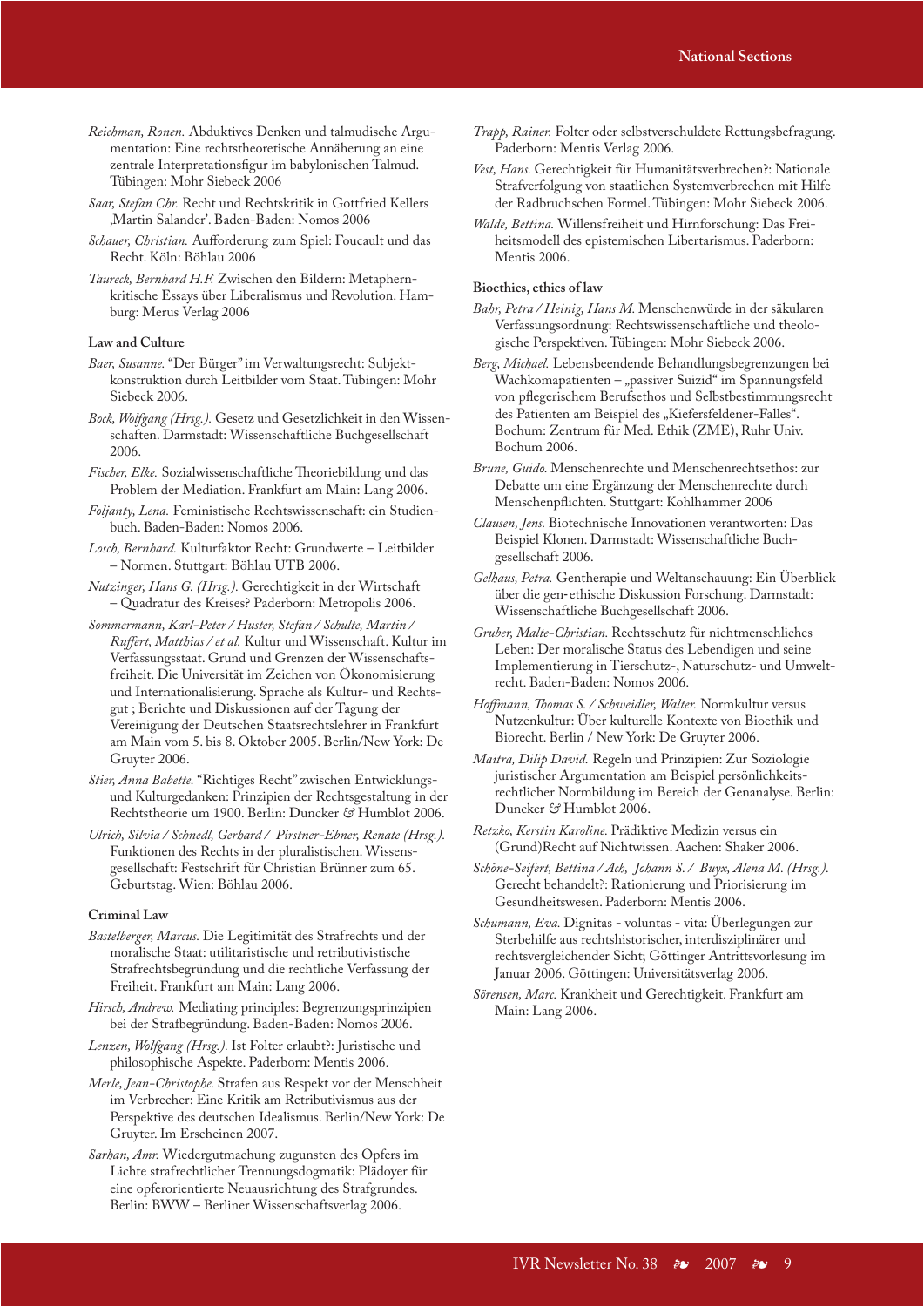# **GREECE**

The Greek Society for Philosophy of Law and Social Philosophy

#### **RECORDS**

|            | <sup>®</sup> President: | Prof.Dr. Stavros Panou |
|------------|-------------------------|------------------------|
| <b>288</b> | Secretary General:      | Dr. Nicolas Philipidis |
|            | <sup>®</sup> Treasurer: | Anna Georgiatou        |

#### **CONTACTS**

*Prof.Dr. St. Panou* and *Dr. N. Philipidis* P. Kalliga 21-23, 11473 Athens Tel/Fax: + 30 1 6423270 Email: dpanos@hol.gr

#### **NEWS**

The Autumn Meeting of the Greek Society for Philosophy of Law and Social Philosophy has taken place in Athens on Dec. 2, 2006.

## **ANNOUNCEMENTS**

The next conference of the National Section will take place on March 23-25, 2007, in Thessalonica on the topic "Law and Anthropology".

#### **RECENT PUBLICATIONS**

*G. Apostolou*, Introduction to Law (Alexandoupolis 2006)

*N. Argyreis*, Droit et Cultures (Athens 2006)

*St. Panou*, Expérience humaine et histoire (Athens 2006)

*K. Stephanou*, Law and Sociology (Athens 2005)

The Japan Section of IVR



#### **RECORDS**

**JAPAN**

| <sup>®</sup> President:         | Takeshi TSUNODA |
|---------------------------------|-----------------|
| <sup>®</sup> Secretary General: | Kosuke NASU     |
| <sup>®</sup> Treasurer:         | Makoto KAWAMI   |

*Toru SAKURAI, Masami SUMIYOSHI, Hiroki TAKA-HASHI, Makoto USAMI, Hirohide TAKIKAWA.*

#### **NEWS**

The 2006 Annual Conference of the Japan Association of Legal Philosophy

The 2006 annual conference of JALP was held on 25-26 November at Aoyama Gakuin University, in Tokyo. The main theme of the conference was "Legal Philosophy and Legal Education: in the Law School Era". The contents of the conference are as follows:

- 1. OTSUKA Shigeru (Tokai University), "Japanese Law School and the Legal Education in Japan".
- 2. KITAMURA Takanori (Tokai University), "An Investigation Concerning the Actual Situation of Legal Philosophy Subjects at Law Schools and Law Departments in Japan".
- 3. HAGIWARA Kaneyoshi (Kanagawa University), "Some Impacts of the Judicial System Reform upon the Legal Education in Japan".
- 4. NAKAMASA Masaki (Kanazawa University), "Legal Education viewed from a Semi-Outsider ".
- 5. NASU Kosuke (Setsunan University), "On the Signifi cance of Learning Law for non-Lawyers: Defying the Opinion Deleting the Law Departments ".
- 6. MIYAKAWA Koji (Tokyo Bar Association), "Comments".
- 7. YAMADA Yachiko (Chuo University), "Rearing of Lawyers, Law school, and Education of Legal Philosophy".
- 8. HIRANO Hitohiko (Ritsumeikan University), "The Rearing of Lawyers and Legal Philosophy in the USA".
- 9. KAMEMOTO Hiroshi (Kyoto University), "The Standardization of the Education of Legal Philosophy".
- 10. DOGAUCHI Hiroto (Tokyo University), "Comments".
- 11. SHIMAZU Itaru (Chiba University), "Comments".

After the presentations, general discussion concluded the conference.

Apart from these sessions, there were also eight presentations, which were not directly related to the main theme of the conference. The proceedings will be published in The Annals of the Japan Association of Legal Philosophy 2006.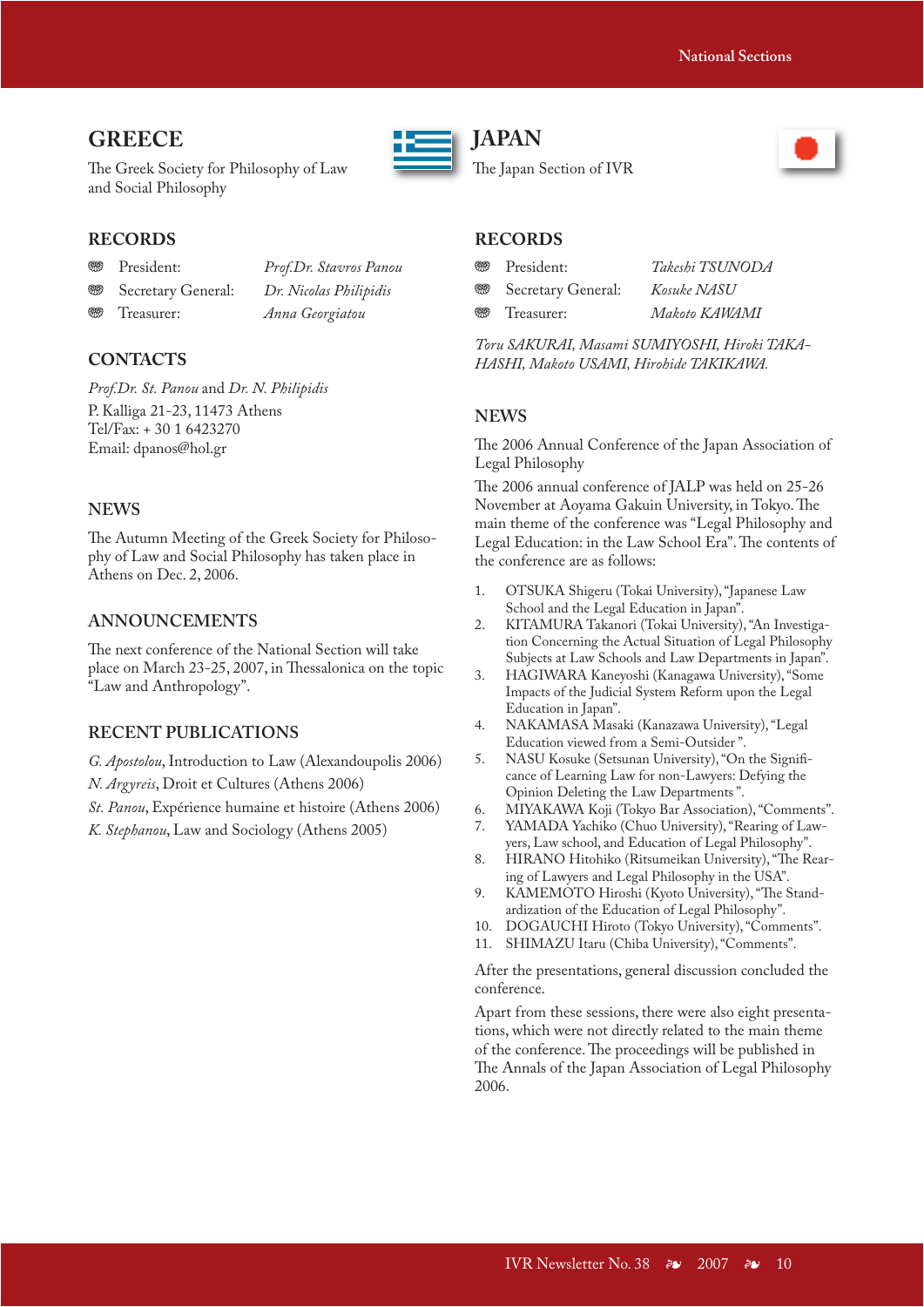# **SWEDEN**

The Swedish IVR National Section

#### **RECORDS**

**<sup>889</sup>** President: Åke Frändberg j Secretary and treasurer: *Torben Spaak*

## **CONTACT**

*Torben Spaak* Torben.Spaak@jur.uu.se, torbens@jur.uu.se

#### **ANNOUNCEMENT**

Once a year, a common symposium in jurisprudence is arranged at either of the law faculties of the Swedish universities. This year, the symposium will be held at Gothenburg, April 16-17, 2007 (organizers: Håkan Gustafsson and Eva-Maria Svensson).

#### **INFORMATION ABOUT RESEARCH**

#### **University of Stockholm**

Professor Peter Wahlgren is continuing research in Legislative Techniques. Dr Mauro Zamboni is continuing research in Law and Politics.

In the autumn of 2006, a monthly seminar series in Jurisprudence was initiated. A documentation of the first ca 10 seminars will be published late 2007.

#### *Peter Wahlgren's publications this year:*

Constitutional Law (ed), Stockholm Institute for Scandinavian Law, Stockholm 2007 (Scandinavian Studies in Law vol 52), 350 p.

Procedural Law (ed), Stockholm Institute for Scandinavian Law, Stockholm 2007 (Scandinavian Studies in Law vol 51), 655 p.

Allmän rättslära: kursdokumentation (General Theory of Law: A Course Documentation), ed. together with Mauro Zamboni, Stockholm 2006, 230 p.

Allmän rättslära: Studiematerial 2006/07 (General Theory of Law: Course Materials.), (ed), Stockholm 2006, 275 p.

Lagstiftningsteknik (Legislative Techniques). Monograph, forthcoming (2007).

Inbyggda lagar (Imbedded Laws), in Festskrift to Peter Seipel, Norstedt juridik AB, Stockholm 2006.

Festskrift to Peter Seipel, (ed. together with Cecilia Magnusson Sjöberg), Norstedts juridik AB, Stockholm 2006, 710 p.

A Proactive Approach, (ed), Stockholm Institute for Scandinavian Law, Stockholm 2006 (Scandinavian Studies in Law vol 49), 465 p.

#### *Mauro Zamboni's publications this year:*

The Policy of Law. A Legal-Theoretical Framework (Oxford: Hart Publishing, forthcoming 2007)

It is wrong but it works: the role of Supreme Courts in law-making. Legisprudence: International Journal for the Study of Legislation 1/1 (2007)

Legal Realisms: On Law and Politics. Res Publica: A Journal of Social and Legal Philosophy 12/3 (2006)

A Reply to Prof. Banakar's Review of "The Policy of Law: A Legal Theoretical Framework", in Retfaerd, issue 2/113, pp. 82-85 (2006)

#### **COURSE LITERATURE**

*General Th eory of Law* (Allmän rättslära)

Wacks, R., Understanding Jurisprudence, Oxford 2005

Wahlgren, P., Juridisk riskanaly (Legal Risk Analysis) Stockholm 2003

Wahlgren, P., ed. Allmän rättslära: Studiematerial 2006/07 (General Theory of Law: Course Materials.) Stockholm 2006.

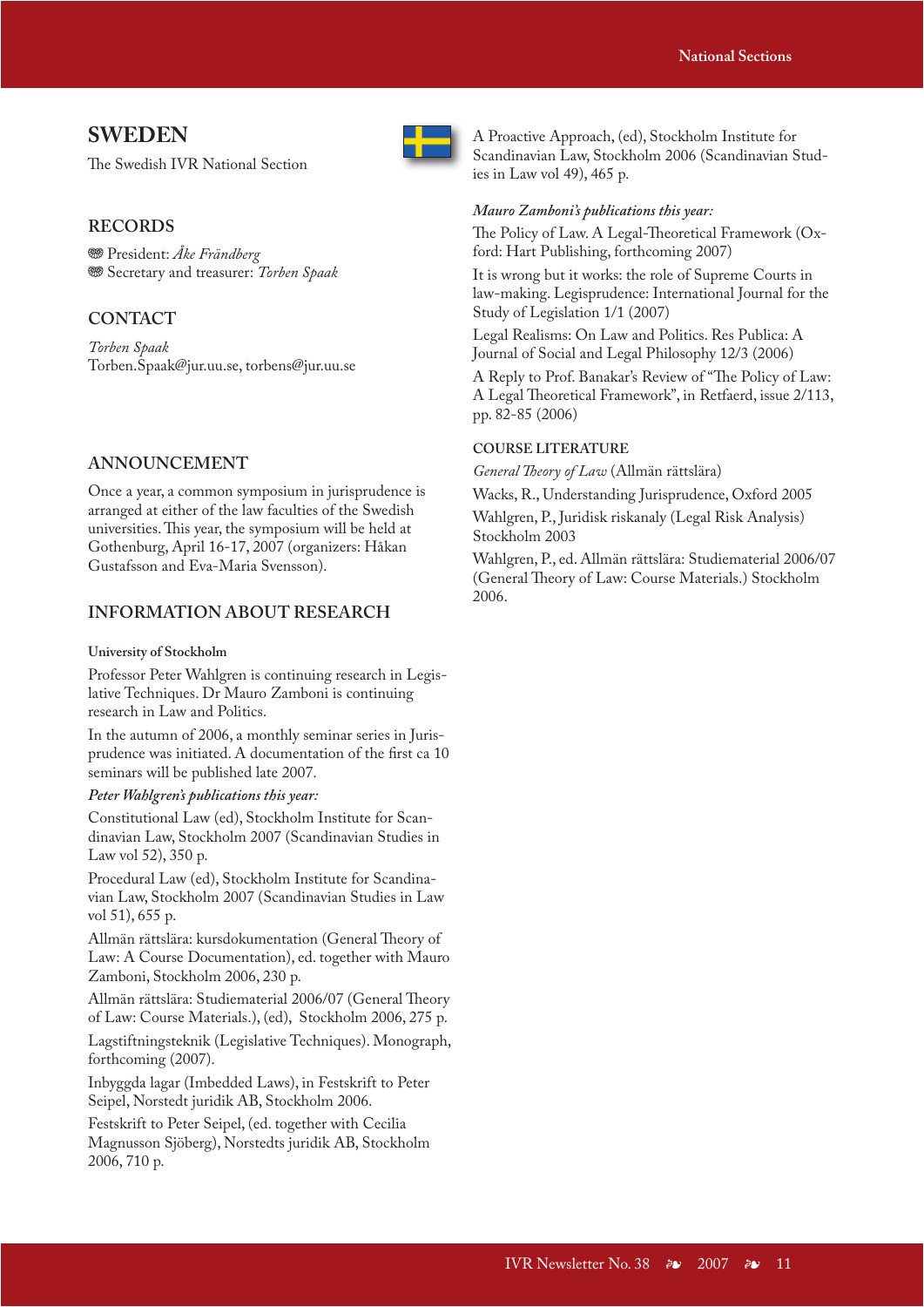# **SWITZERLAND**

SVRSP – Schweizerische Vereinigung für Rechts- und Sozialphilosophie

#### **RECORDS**

 $\circledast$  President: Prof. Dr. iur. Marcel Senn Lehrstuhl für Rechtsgeschichte, Juristische Zeitgeschichte und Rechtsphilosophie Universität Zürich, Rämistrasse 74/23 CH-8001 Zürich Tel. +41-44- 634 30 05 Fax +41-44- 634 43 90 Email: marcel.senn@rwi.unizh.ch

**<sup>889</sup>** Secretary: Lic.iur. Dániel Puskás

 Assistant to Prof. Senn, Lehrstuhl für Rechtsgeschichte, Juristische Zeitgeschichte und Rechtsphilosophie, Universität Zürich Rämistrasse 74/23, CH-8001 Zürich Tel. +41-44- 634 31 10 Fax +41-44- 634 43 90 Email: daniel.puskas@rwi.unizh.ch

## **CONTACT**

*Lic.iur. Dániel Puskás* (see above)

#### **NEWS**

#### *New homepage: www.svrsp.ch*

Last fall IVR Switzerland launched a new homepage: http://www.svrsp.ch. It provides you with lots of information about our IVR section and our activities. Amongst many other things, you also find interesting links and a list of our publications. We are looking forward to your visit.

#### *New publication platform: Ancilla Iuris – Constellations of Law, www.anci.ch*

Ancilla Iuris offers a new publication platform, to advance European contributions on constellations of law and society. Following an interdisciplinary approach, it brings together law with its neighbouring disciplines such as Political Sciences, Economics, Sociology, Linguistics, Philosophy, History, Art, Psychology etc. Since Ancilla Iuris has as its purpose only academic interests, all articles on www.anci.ch are freely available. With a short e-mail or with rss-feed all interested readers will be informed about our new peer-reviewed publications, which will be published ready for printing as PDF-files without any delay. At the end of the year, articles will be made available to libraries in the form of an edited volume.

To help European contributors to gain access to the important English speaking audience, Ancilla Iuris translates selected publications into English in order to make them available to readers in both languages simultaneously.



#### **ANNOUNCEMENTS**

## *Congress: "Jurisprudence through Cultural Studies?", June 15-16, 2007, University of Zurich*

The context of this congress is the current and on going Europe wide discourse upon the theoretical positioning of cultural studies and jurisprudence, which was initiated by the IVR.

This issue is of renewed importance as systemic theories – as many believe by now – have led to a reduced awareness of certain central scientific subjects. In particular, the neo-kantian approach of cultural studies will be discussed at this congress.

The following internationally renowned scientists will give speeches: Uwe Wesel (Berlin), Hasso Hofmann (Berlin/Würz burg), Hans-Peter Haferkamp (Cologne), Horst Dreier (Würzburg), Ulrich Haltern (Hannover), Enno Rudolph (Lucerne/Heidelberg), Kurt Seelmann (Basel), Ruedi Imbach (Paris), Michael Fischer (Salzburg), Ada Neschke (Lausanne) and Marcel Senn (Zurich).

*Congress: "Jurisprudence and Hermeneutics", May 16-17, 2008, University of Zurich*

In preparation.

#### **RECENT PUBLICATIONS**

#### *Publications of IVR Switzerland*

Senn, M./Puskás, D. (eds.), Gehirnforschung und rechtliche Verantwortung. *ARSP* Beiheft 111 (Stuttgart: Franz Steiner Verlag, 2006), 171 pp.

Mastronardi, Ph./Taubert, D. (eds.), Staats- und Verfassungstheorie im Spannungsfeld der Disziplinen. *ARSP* Beiheft 105 (Stuttgart: Franz Steiner Verlag, 2006), 255 pp.

#### *Further Publications*

Becchi, P., Da Pufendorf a Hegel – Introduzione alla storia moderna della filosofia del diritto (Roma: Aracne Editrice, 2007), 204 pp.

Gschwend, L., Vom Liberalismus zum Marxismus – Die Suche nach dem «richtigen Recht». Gedanken zum 120. Geburtstag Arthur Baumgartens (1884–1966), in: *Aktuelle Juristische Praxis*  15 (2006), forthcoming.

Gschwend, L. (ed.), Philosophische Rechtslehre der Natur und des Gesetzes mit Rücksicht auf die Irrlehren der Liberalität und Legitimität von Ignaz Paul Vital Troxler (1780-1866)(Würzburg: Königshausen *&* Neumann, 2006). Gschwend, L. meine kommentierte Troxler-Edition, pp. 229.

Moor, P., Pour une théorie micropolitique du droit (Les voies du droit). *Presses Universitaires de France* (Paris, 2005), 271 pp.

Neschke, Ada, Fünf Thesen zu einer Philosophie der Verfassung, in: Mastronardi, Ph./Taubert, D. (eds.), Staats- und Verfassungstheorie im Spannungsfeld der Disziplinen. *ARSP* Beiheft 105 (Stuttgart: Franz Steiner Verlag, 2006) pp. 18-29.

Neschke, Ada, Macht und Vernunft – die Macht der Vernunft. Platos Kritik der Politik und die politische Theorie des Abendlandes, in: v. Ackeren, M./Summerell, O. (eds.), The Political Identity of the West – Platonism in the Dialogue of Cultures (Frankfurt-Bern-New York: Peter Lang, 2006) pp. 151-67.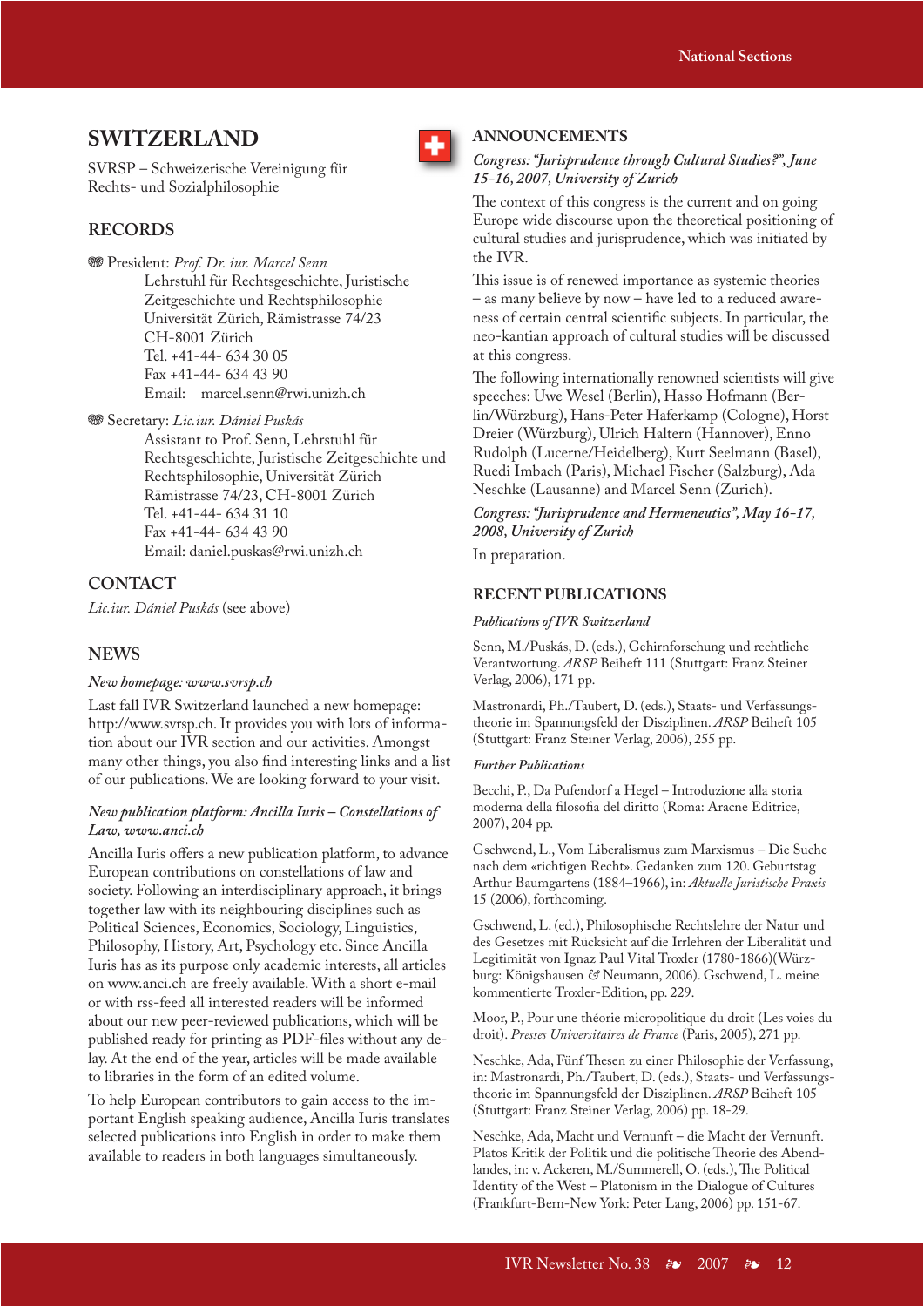Neschke, Ada, Die aristotelische Ethik – eine Ethik ohne Metaphysik?, in: Engelhardt, K./ Heidemann,D. H. (eds.), Ethikbegründungen zwischen Universalismus und Relativismus (Berlin: W. de Gruyter, 2005)pp. 35-64.

Neschke, A., Die iustitia naturalis gemäss Platos Timaios in den Deutungen der Dekretisten des XII. Jahrhunderts – Ein Beitrag zur Geschichte der Menschenrechte, in: Leinkauf, T./ Steel, C. (eds.), Platos Timaios als Grundtext der Kosmologie in Spätantike, Mittelalter und Renaissance. *Ancient and Medieval Philosophy, I, xxxiv* (Leuven: Leuven University Press, 2005) pp. 281-304.

Neschke, A., Justice socratique, justice platonicienne, in: Dixsaut, M. (ed.), Etudes sur la République de Platon, Vol. 1, Sur la justice: Education, psychologie, politique (Paris: Librairie Philosophique Vrin, 2005) pp. 227-245.

 $\operatorname{Neschke}, \operatorname{Ada}, {}_{\mathfrak{m}}\!\operatorname{Menschencehte} - \operatorname{Menschencehtsdoktrin}$ – natürliche Gerechtigkeit, in: Girardet, K. M./Nortmann, U. (eds.), Menschenrechte und europäische Identität – Die antiken Grundlagen (Stuttgart: Franz Steiner Verlag, 2005) pp. 123-134.

Neschke, A., La justice platonicienne et la justice sociale de John Rawls, in: Esfeld M./ Tétaz, J.-M. (eds.), Généalogie de la pensée moderne, Frankfurt-Lancaster: Ontos-Verlag, 2004, pp.  $43 - 55$ .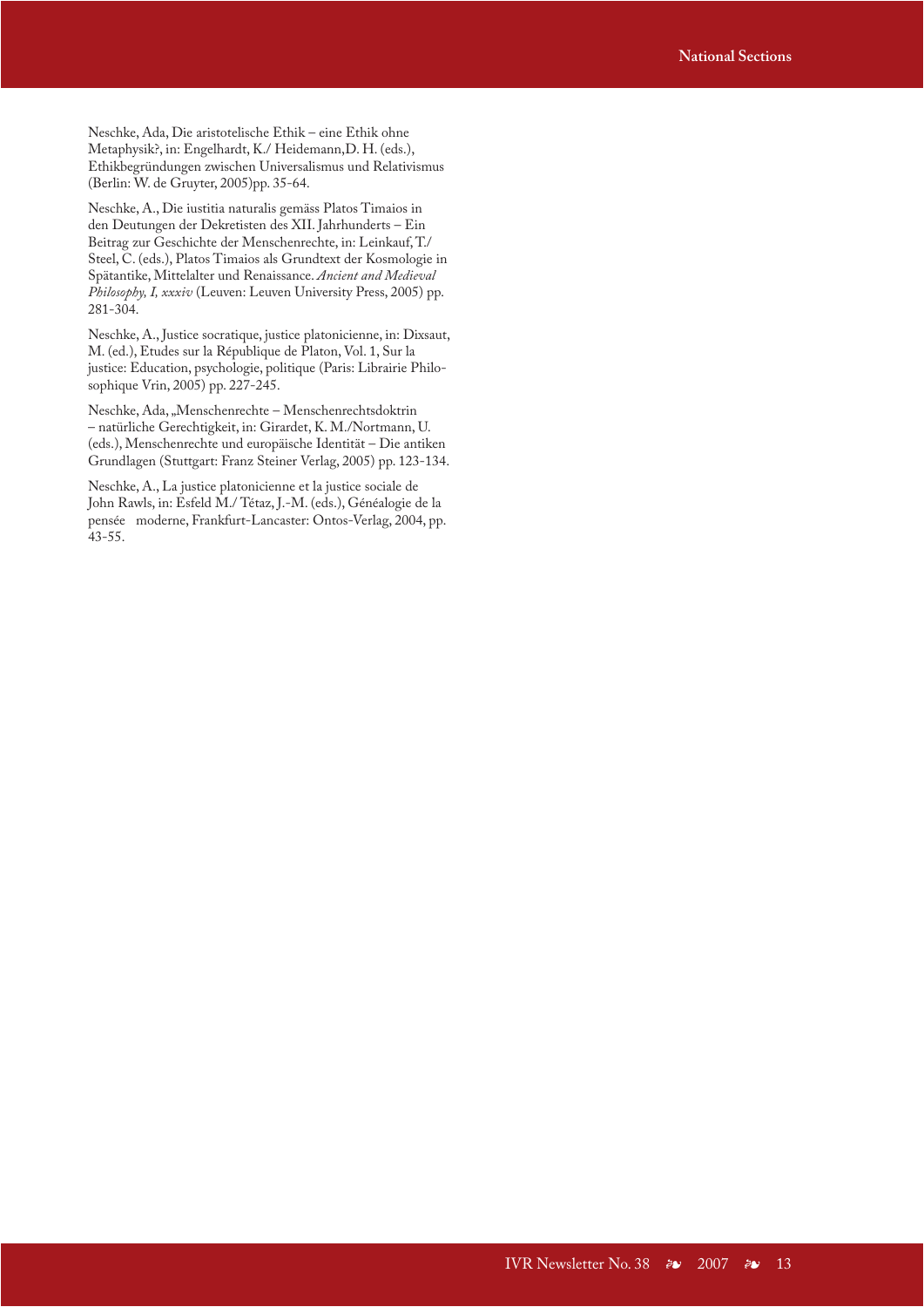# CONTINUED WORK ON THE *IVR Encyclopaedia of Jurisprudence, Legal Theory and Philosophy of Law*

The work on the IVR Encyclopaedia has stagnated since the autumn of 2005—for a number of reasons that need not concern us here and now. As a tribute to professor *Aleksander Peczenik* who founded and provided the leadership for the Encyclopaedia, the Executive Committee of the IVR decided at its October meeting in Kraków, Poland, to appoint Dr *Eveline Feteris* (University of Amsterdam) as the acting editor-inchief for the IVR Encyclopaedia for the period leading to the next world congress of the IVR, to be held in August 2007. It is the intention that an editor-in-chief, as well as members of a governing board and an editorial board be elected at the 2007 World Congress.

# The immediate working plan

The work on the Encyclopaedia will recommence immediately by the employment of a technical assistant who will help to edit and input submitted entries as well as to provide an up-to-date database for editors who hitherto have been most involved with the work on the Encyclopaedia.

Once the technical facilities are in place, the first task will be the publication of entries that have already been through the review procedure. After the approved entries have been published new entries will be reviewed and published continuously, at the same time as a proposal on the editorial policy will be discussed. A proposal will be made to the IVR Executive Committee at the Kraków world congress providing details on the submission and approval procedures, as well as the duties of the editor-inchief and other officers.

For the long-term development of the IVR Encyclopaedia, the IVR Executive Committee—in particular under acting-president professor *Marek Zirk-Sadowski* will approach distinguished persons for the purpose of constituting a Governing Board of the Encyclopaedia, who will provide general directives to the editor-in-chief and the Editorial Board. The Governing Board shall also have the task of securing the financial security of the Encyclopaedia in the long-run.